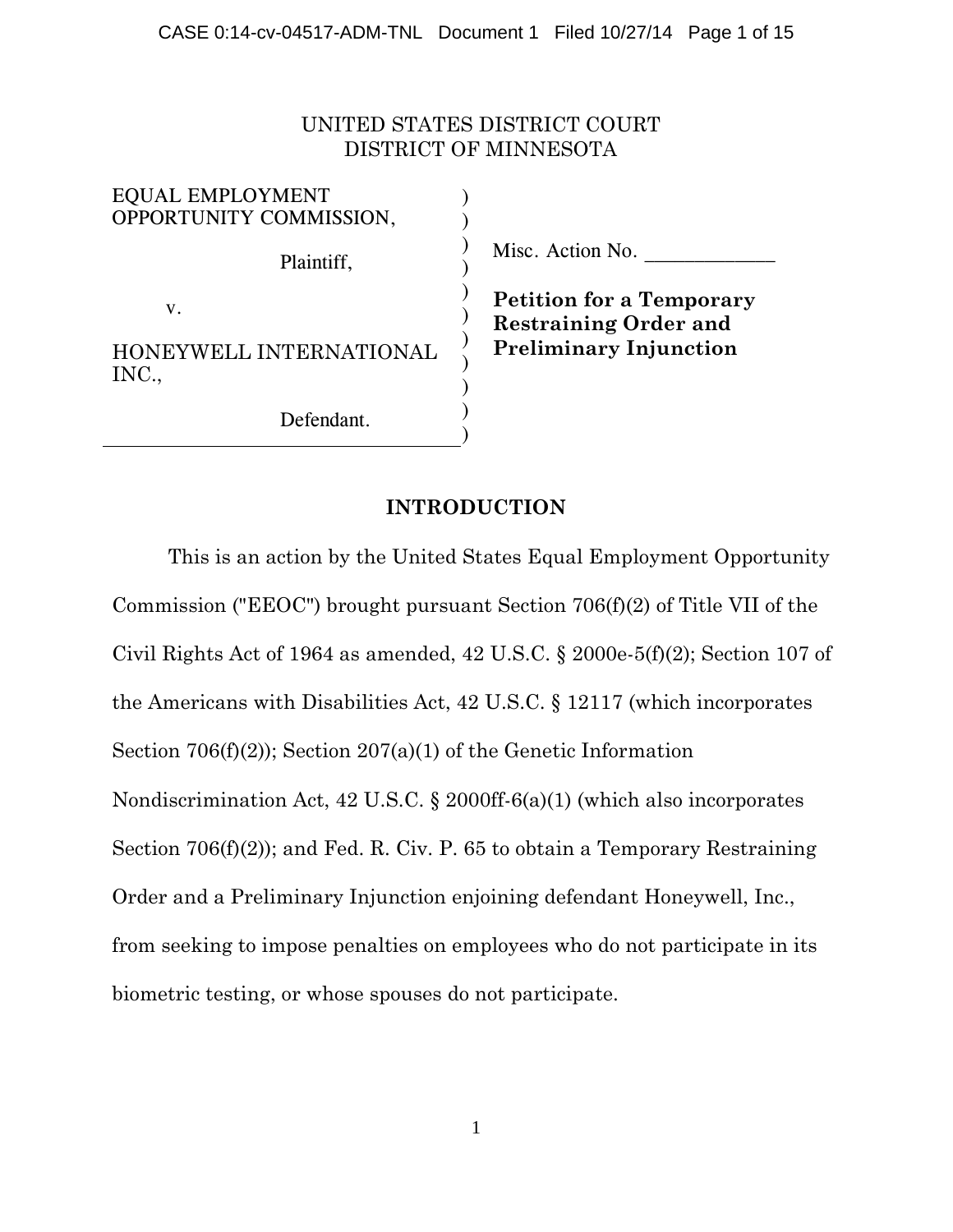The EEOC's action for preliminary relief is authorized by statute. The proposed medical testing is not voluntary, and therefore violates the Americans with Disabilities Act. The testing imposes penalties on employees whose spouses do not provide their medical information, and therefore violates the Genetic Information Nondiscrimination Act. The testing, if allowed to go forward, will cause irreparable harm to the EEOC because it will interfere with the EEOC's processes under the statutes. The EEOC will be irreparably harmed because it will be unable to prevent imminent violations of anti-discrimination laws that it is tasked with enforcing. Honeywell employees will be irreparably harmed because they will be forced to go through an unlawful test without knowing whether their rights will be remedied in the future. If the employees are forced to take the medical tests (which include a blood draw), they can never be made whole through monetary remedies. Honeywell will not be harmed by the granting of preliminary relief. The public interest supports granting the preliminary relief.

### **JURISDICTION AND VENUE**

1. Jurisdiction of this Court is invoked pursuant to 28 U.S.C. §§ 451, 1331, 1343, and 1345.

2. This action is authorized and instituted pursuant to: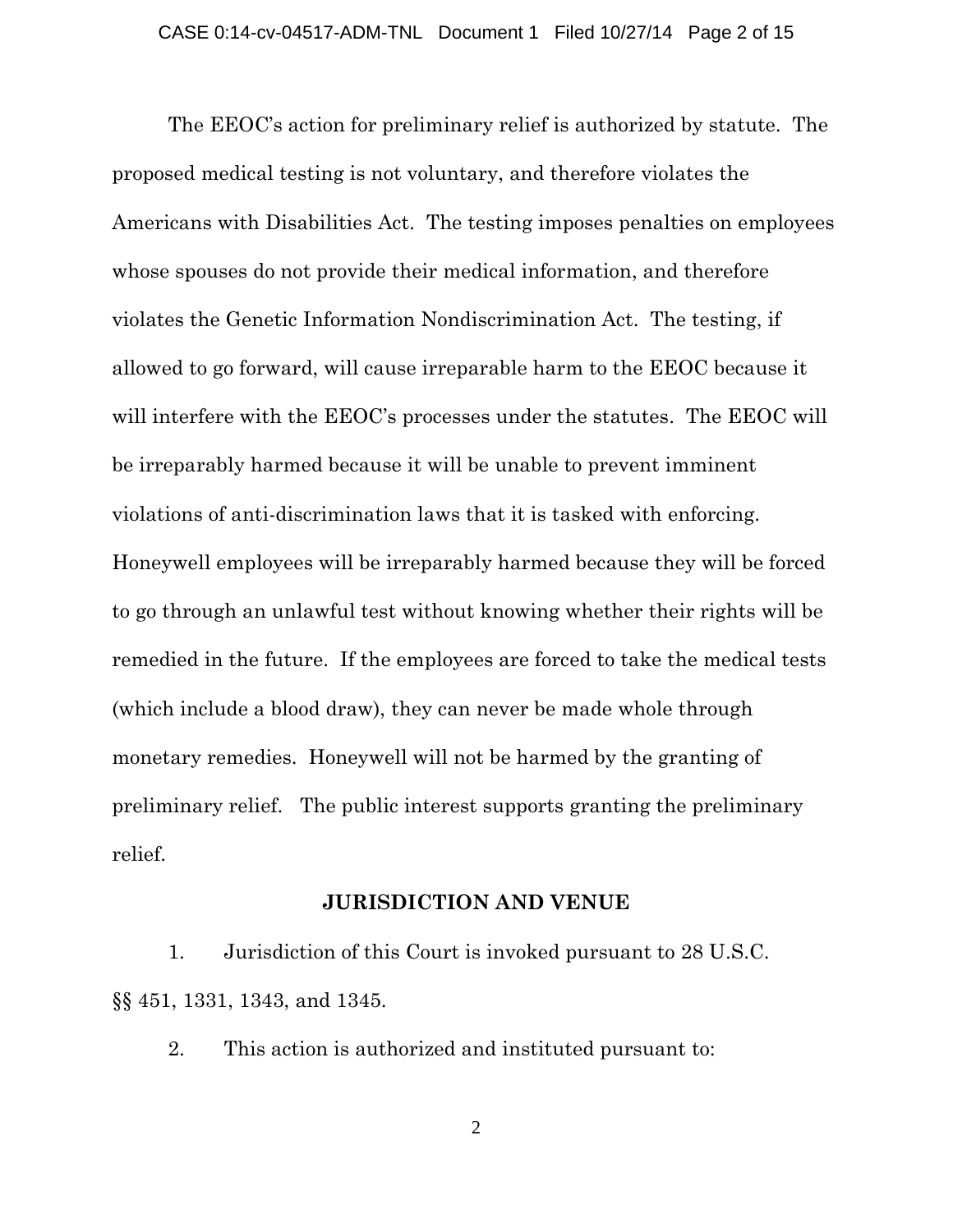a. Section 107(a) of the Americans with Disabilities Act of 1990 ("ADA"), 42 U.S.C. § 12117(a), which incorporates by reference Section 706(f)(2) of Title VII of the Civil Rights Act of 1964 ("Title VII"), 42 U.S.C. § 2000e-5(f)(2).

b. Section 207(a)(1) of the Genetic Discrimination in Employment Act ("GINA"), 42 U.S.C. § 2000ff-6(a)(1), which also incorporates by reference 706(f)(2) of Title VII, 42 U.S.C.  $§ 2000e-5(f)(2).$ 

c. Section 706(f)(2), of Title VII, 42 U.S.C.  $\S 2000e-5(f)(2)$ ; and d. Fed. R. Civ. P. 65.

3. The discrimination complained of is occurring within the jurisdiction of the United States District Court for the District of Minnesota.

4. Venue lies with this Court under 28 U.S.C. § 1391 and 42 U.S.C.  $§ 2000e-5(f)(3).$ 

### **PARTIES**

5. Plaintiff EEOC is the agency of the United States of America charged with the administration, interpretation, and enforcement of the Title I of the ADA and Title II of GINA. The EEOC is expressly authorized to bring this action by Section 706(f)(2) of Title VII, 42 U.S.C.  $\S$  2000e-5(f)(2),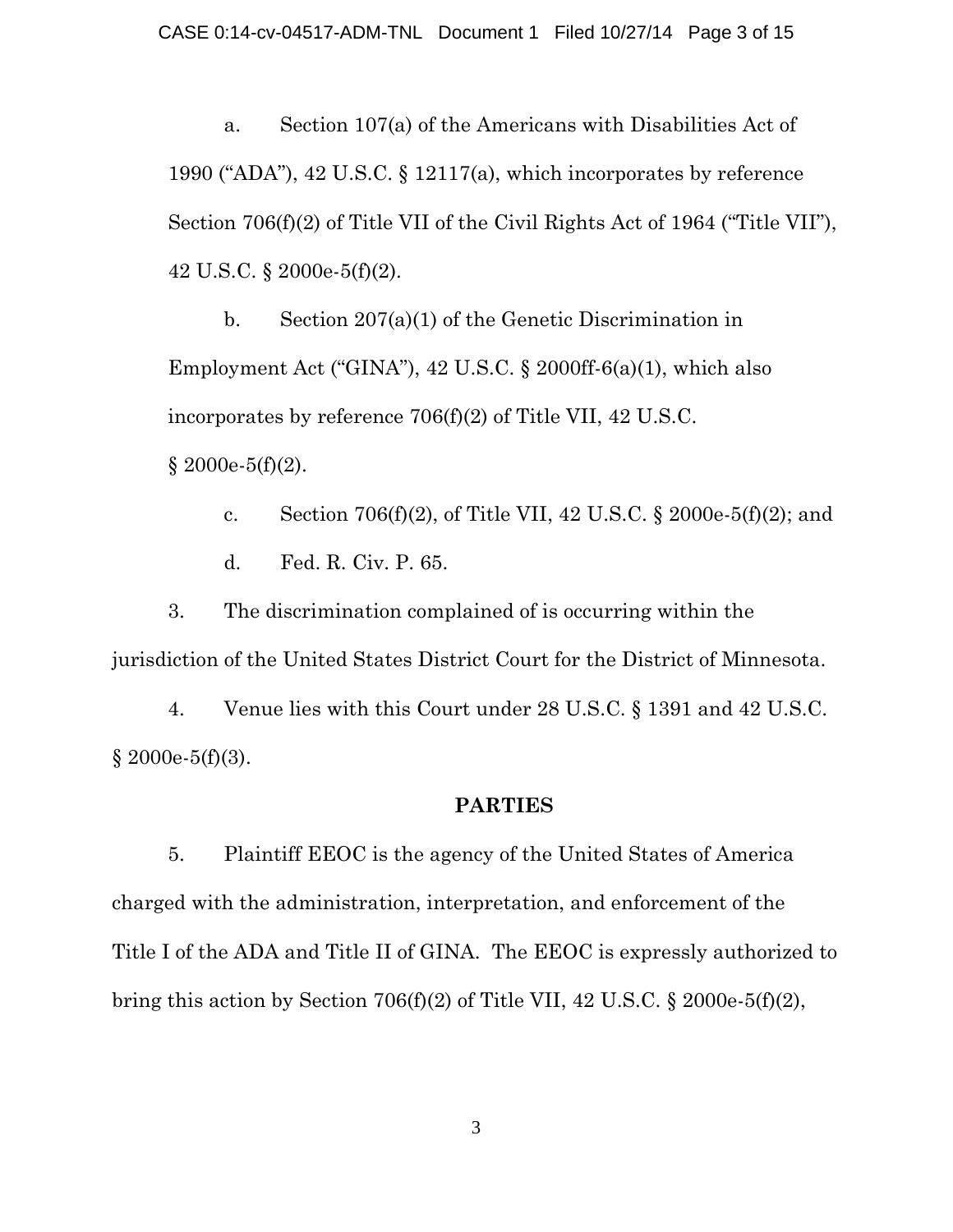which is incorporated by reference in Section 107 of the ADA, 42 U.S.C. § 2000e-5(f)(2), and Section 207 of GINA, 42 U.S.C. § 2000ff-6(a)(1).

6. At all relevant times, Defendant Honeywell has continuously been doing business and operating facilities in the State of Minnesota, and has continuously had at least fifteen employees.

7. At all relevant times, Defendant Honeywell has continuously been an employer engaged in an industry affecting commerce within the meaning of Section  $101(5)(A)$  of the ADA, 42 U.S.C. § 12111(5)(A), and Section 201(2)(b), 42 U.S.C. § 2000ff-2(B) of GINA.

### **STATEMENT OF SUBSTANTIVE ALLEGATIONS**

8. Honeywell has a health benefit plan for employees. Employees contribute to this plan through payroll contributions.

9. Employees at Honeywell also can maintain Health Savings Accounts ("HSA"). The HSA is a tax-free account for the employees to use to pay for eligible out-of-pocket health care expenses.

10. In about August or September 2014, Honeywell announced to its employees that they (and their spouses if they had family coverage) are to undergo biometric testing by a Honeywell vendor for the 2015 health benefit year.

11. The biometric test includes a blood draw.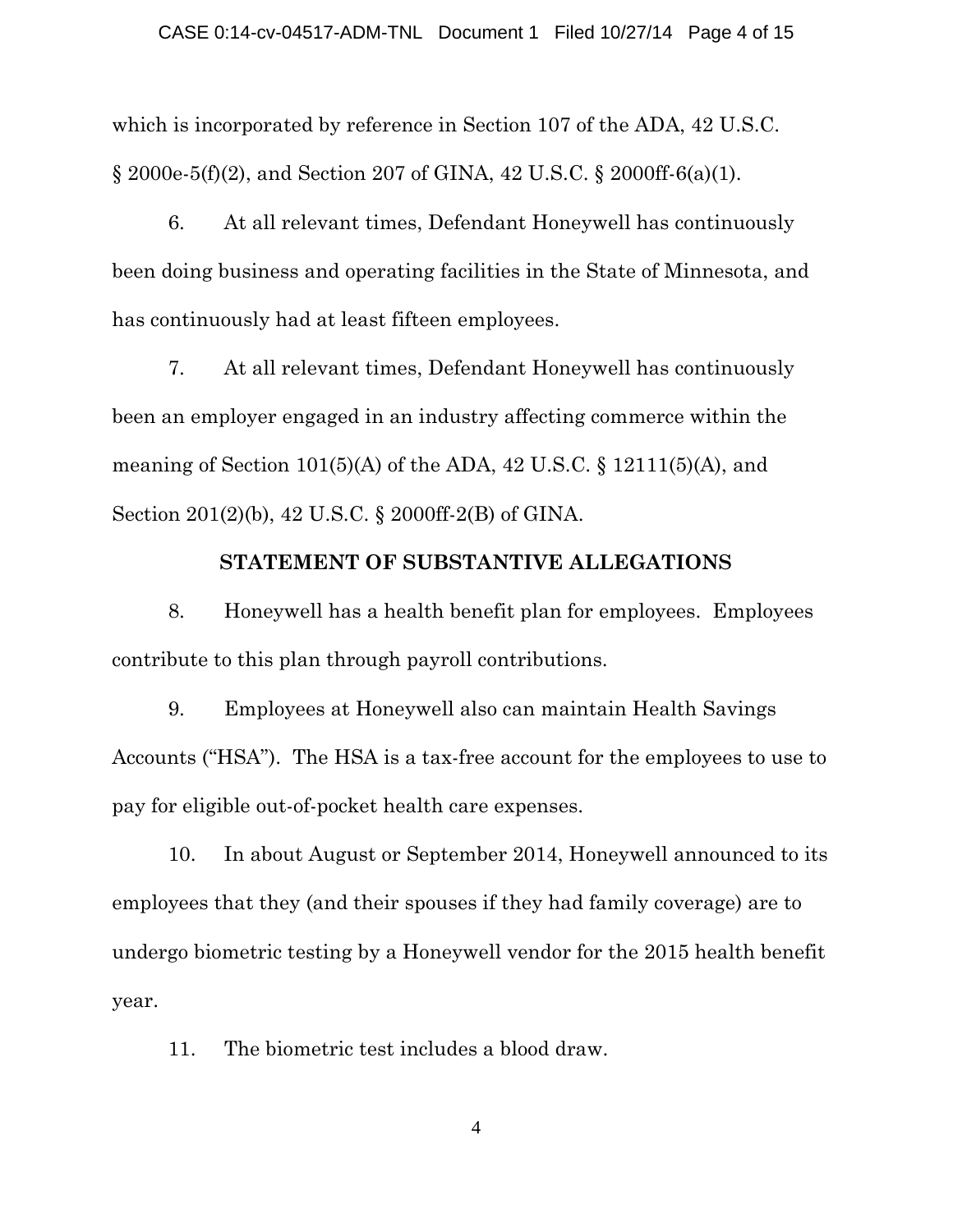12. Through the biometric testing, the employees' and their spouses' results will be screened for blood pressure (systolic and diastolic), HDL and total cholesterol, glucose, and height, weight and waist circumference (BMI).

13. The biometric screening will also check for nicotine or cotitine.

14. Employees will be penalized if they or their spouses do not take the biometric tests:

a. The employee will lose HSA contributions from Honeywell, which range up to \$1500 depending on the employees' annual base wage and type of coverage;

b. The employee will be charged a \$500 surcharge that will be applied to their 2015 medical plan costs;

c. The employee will be charged a \$1000 "tobacco surcharge," even if the employee chooses to not go through the biometric testing for reasons other than smoking; and

d. The employee will be charged another \$1000 "tobacco surcharge" if his or her spouse does not submit to the testing, even if the spouse declines to participate for reasons other than smoking.

15. In total, an employee could suffer a penalty of up to \$4000 through surcharges and lost HSA contributions.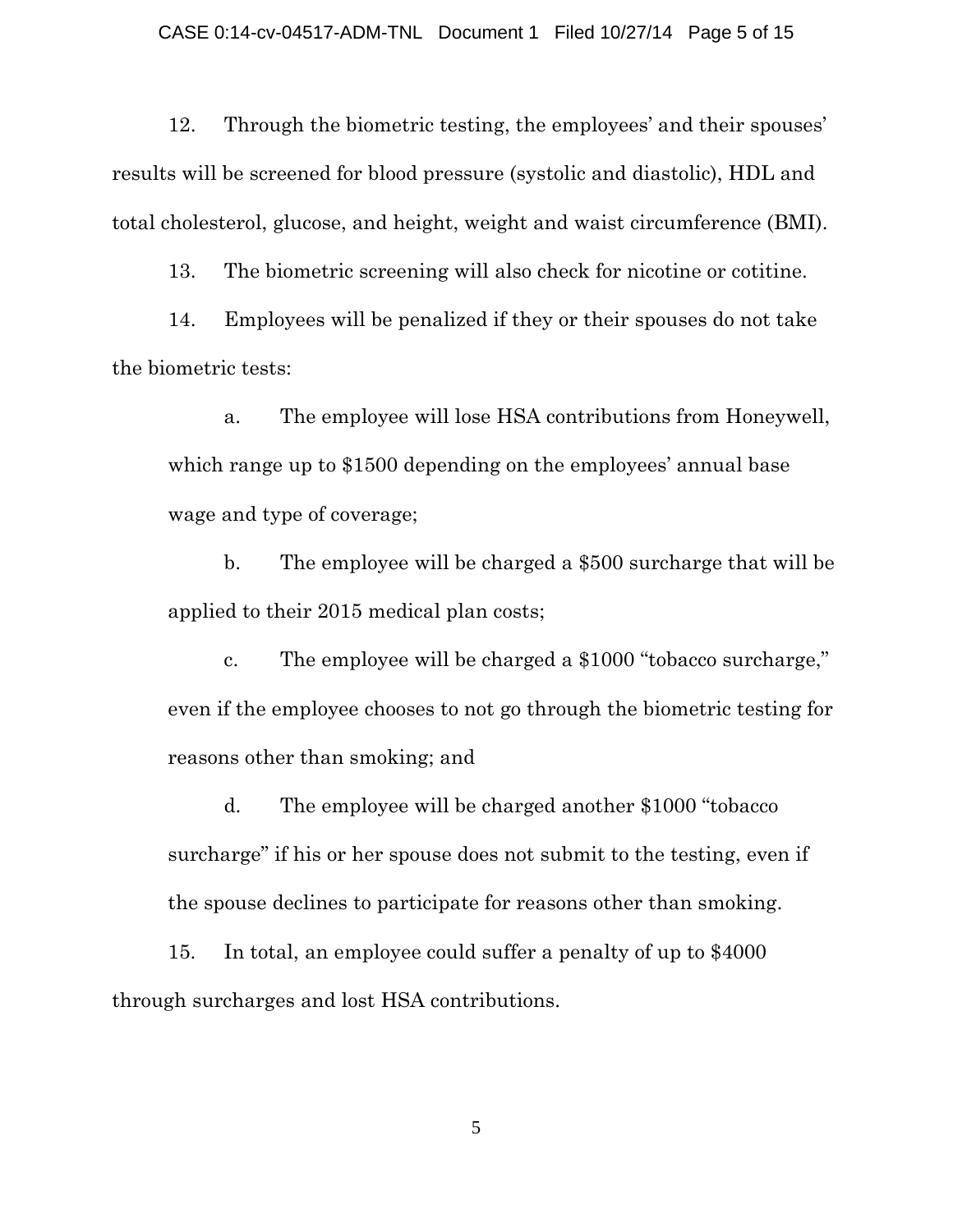#### CASE 0:14-cv-04517-ADM-TNL Document 1 Filed 10/27/14 Page 6 of 15

16. Honeywell initially told its employees that it would use the results of the biometric tests to impose "goals" on the employees where they would be required to reduce their risk factors, such as their blood pressure, or lose their HSA contributions. Although Honeywell has informed its employees that it has delayed this part of its program for 2015, it also has stated that it has not decided whether to pursue this aspect of the program in 2016.

17. Honeywell has informed its employees that its onsite testing is scheduled to begin on October 22, and to continue through October 31.

18. On October 16, 2014, Keenan Hall filed a charge of discrimination with the EEOC. In his charge, he alleged that Honeywell's biometric testing was an unlawful medical examination that violated the ADA and GINA.

19. That same day, October 16, 2014, the EEOC received an unperfected charge from SueAnn Schwartz.

20. On the afternoon of October 16, 2014, the EEOC served the charges on Honeywell by email and fax; the charges also went out by U.S. Mail the next day.

21. With the service, the Chicago District Director notified Honeywell that, based upon the EEOC's review of available information, it appears that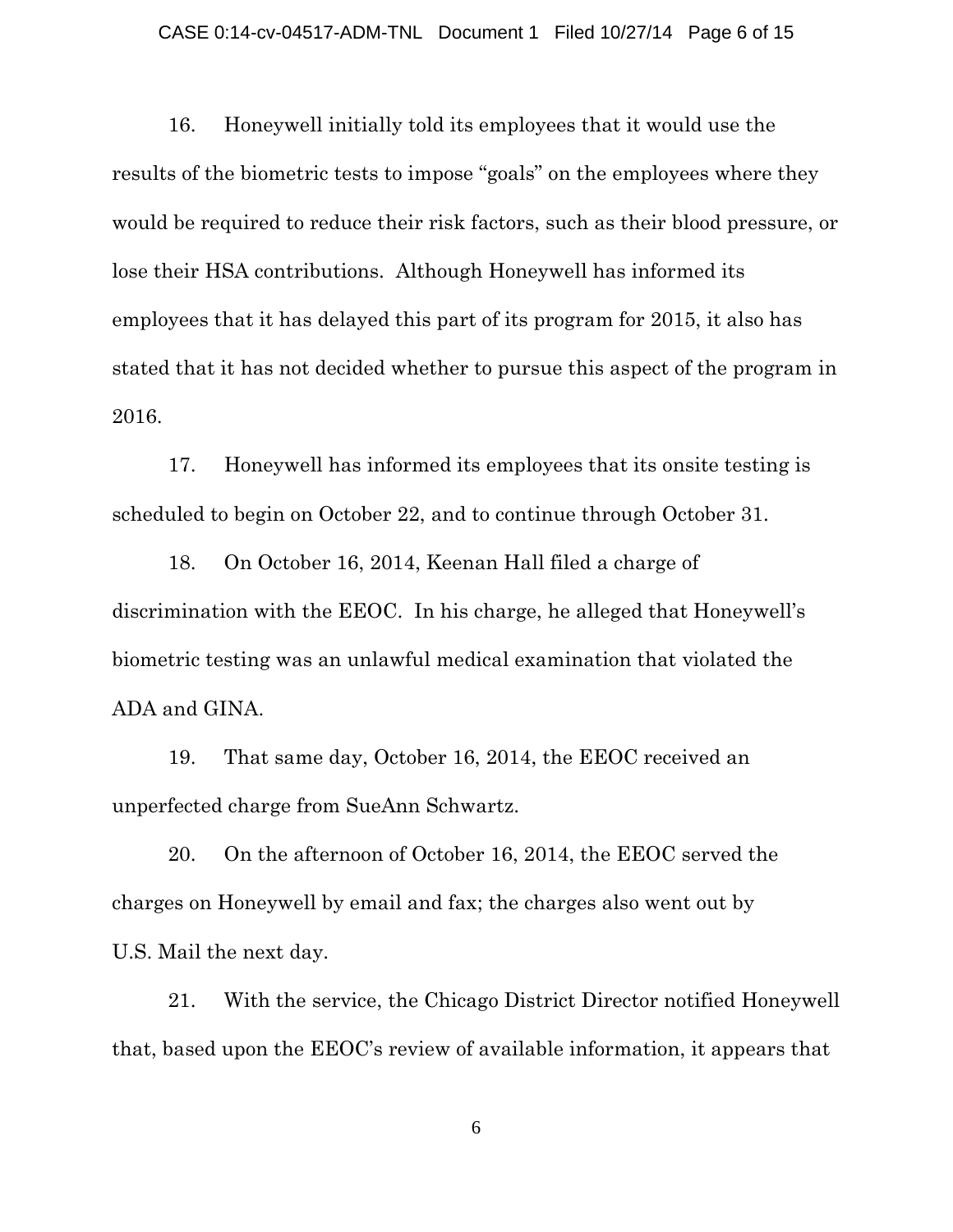Honeywell, Inc.'s threat to withhold inducements or to impose penalties on employees who do not participate in Honeywell's biometric testing violates the ADA and GINA.

22. The EEOC District Director also requested that Honeywell agree to interim relief pending the EEOC's investigation of the charge.

23. The EEOC District Director requested that Honeywell agree to (a) contact its employees to advise them that Honeywell will not seek to impose any penalty or cost upon them if they decline to go through Honeywell's biometric testing; (b) not impose any penalty or cost upon any employee who declines to participate in Honeywell's biometric testing; (c) not reduce any contribution to a health savings account or impose any surcharge on an employee because the employee declined to undergo biometric testing; and (d) not impose any penalty or cost upon an employee because the employee's spouse has not participated in biometric testing, or provide any inducement to an employee's spouse to participate in the testing.

24. Honeywell did not agree to the interim relief.

25. Therefore, the EEOC District Director has concluded that prompt judicial action in the form of preliminary relief is necessary to carry out the purposes of the ADA and GINA, and to avoid irreparable harm to the EEOC and Honeywell's employees.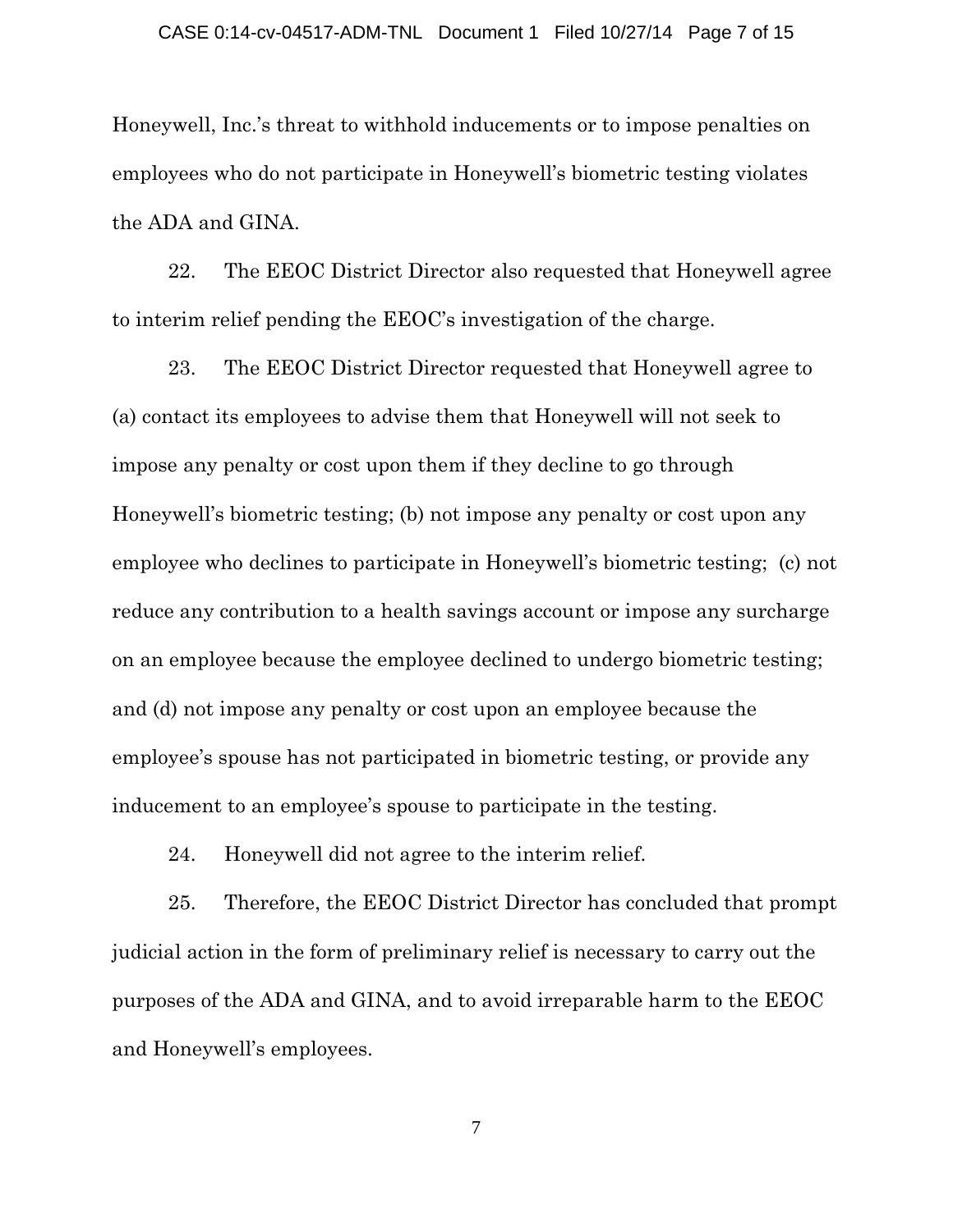26. The EEOC sought the same relief from Honeywell that it seeks in this application.

### **COUNT I: Claims relating to the ADA**

27. The EEOC incorporates by reference paragraphs 1-25 herein.

28. Honeywell's biometric testing is a medical examination within the meaning of Section  $102(d)(5)$  of the ADA, 42 U.S.C. § 12112(d)(4)(A).

a. It requires a blood draw.

b. It is performed by health care professionals.

c. It is interpreted by health care professionals.

d. It is designed to evaluate physical health.

e. Medical equipment is used.

29. Honeywell's biometric testing is not intended to determine whether the employees can perform the essential functions of their jobs or pose a direct threat to the health or safety of themselves or others.

30. Honeywell's biometric testing is not job-related or consistent with business necessity.

31. Honeywell imposes a penalty upon employees to make them participate in the biometric testing.

32. Honeywell's biometric testing is not voluntary.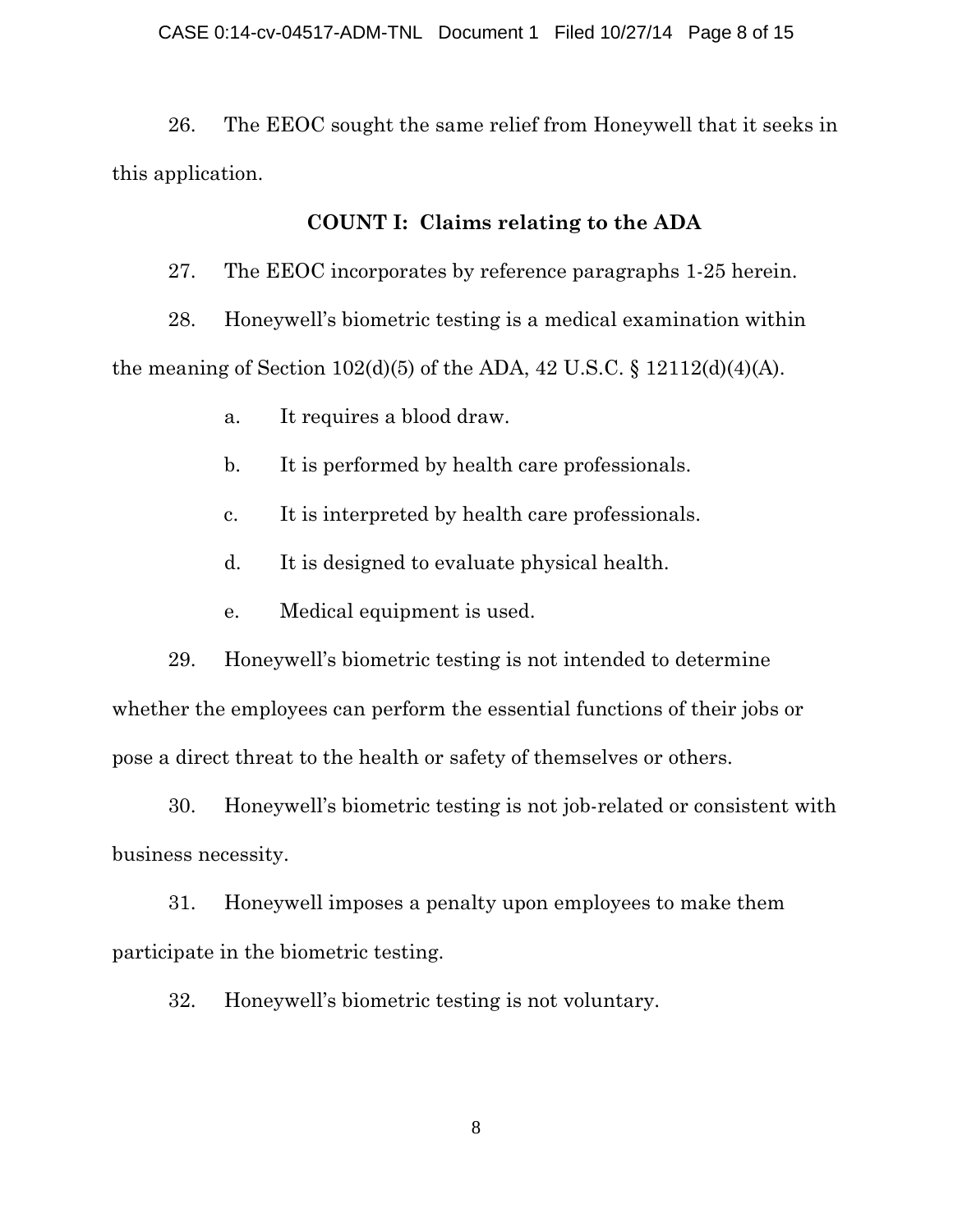33. Honeywell's biometric testing is an unlawful medical examination of current employees in violation of Section 102(d)(5) of the ADA, 42 U.S.C. § 12112(d)(4)(A).

## **COUNT II: Claims relating to GINA**

34. The EEOC incorporates by reference paragraphs 1-26 above.

35. If the employees' spouses are covered on their health benefit plan, Honeywell also requires the spouses to undergo the biometric testing or the employees incur penalties and lose incentives.

36. Honeywell is offering an inducement within the meaning of GINA to obtain medical information of its employees' spouses, including information that can show hypertension, diabetes, and potentially other conditions.

37. Medical information relating to manifested conditions of spouses is family medical history – or genetic information – under GINA. 29 C.F.R. § 1635.3(a)(1), 29 C.F.R. § 1635.8(ii)(B).

38. Honeywell is offering an inducement to its employees to acquire genetic information in violation of GINA. 29 C.F.R. § 1635.3(a)(1), 29 C.F.R.  $§ 1635.8(ii)(B).$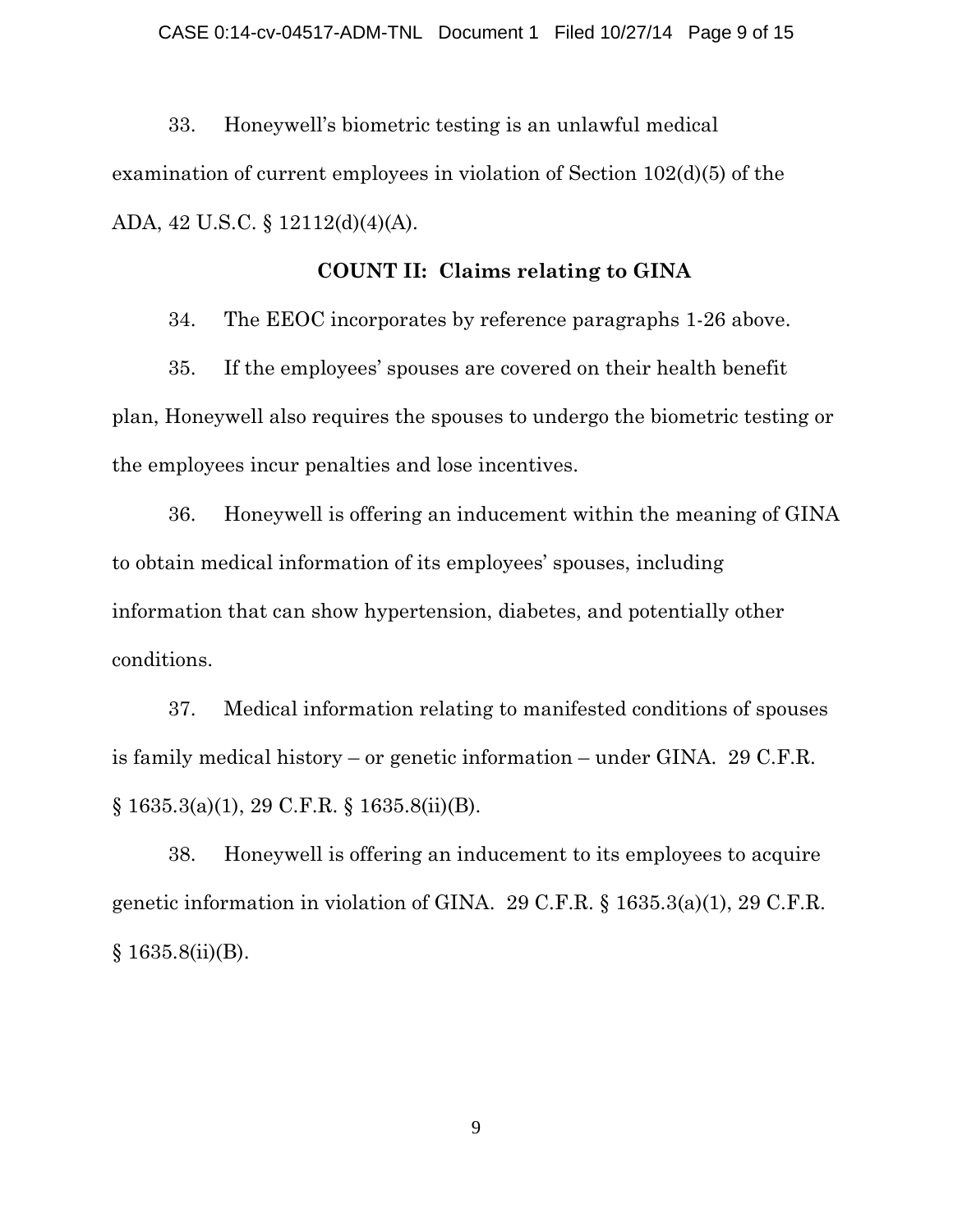39. Honeywell is violating Section 202(b) of GINA, 42 U.S.C.

§ 2000ff-1(b), through its requirement that employees' spouses undergo medical testing or the employee will lose inducements and incur surcharges.

### **STATEMENT OF NEED FOR PRELIMINARY RELIEF**

40. The EEOC incorporates paragraphs 1-39 above.

41. The EEOC is charged with enforcement of the ADA and GINA. The statutes confer upon the EEOC the authority to investigate charges of discrimination, issue determinations on whether there is reason to believe the statutes have been violated, and if so, attempt to resolve the matter through informal methods of conciliation. Section 706 of Title VII, 42 U.S.C. § 2000e-5.

42. The EEOC is authorized to seek preliminary relief from court whenever it concludes that prompt judicial action is necessary to carry out the purposes of GINA and the ADA. Section 706(f)(2) of Title VII, 42 U.S.C.  $§ 2000e-5(f)(2).$ 

43. The EEOC has concluded that prompt judicial action is necessary to carry out the purposes of the ADA and GINA.

44. If the preliminary relief requested by the EEOC is not issued, violations of the ADA and GINA will occur even though a charge has been filed before the EEOC.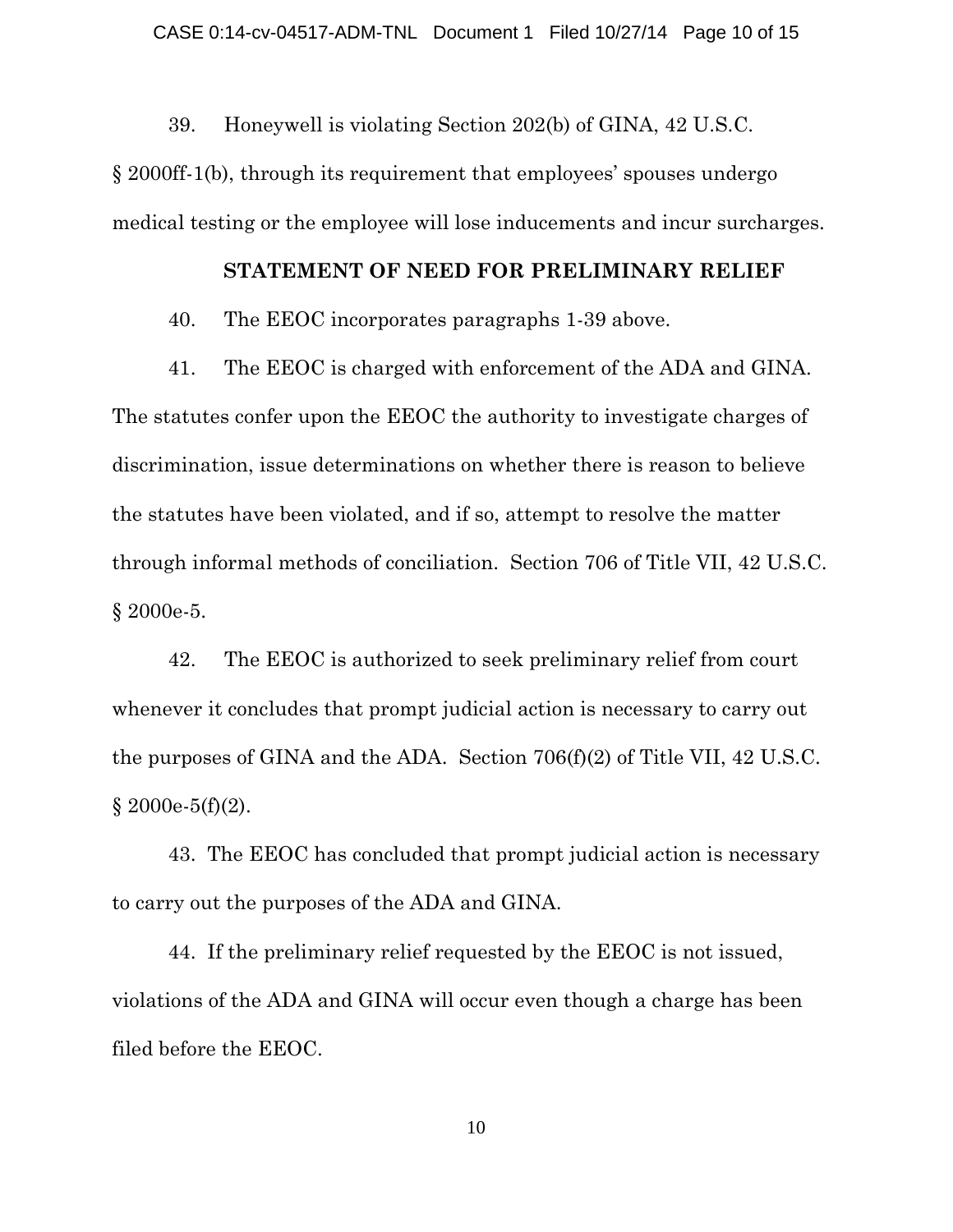45. If the preliminary relief requested by the EEOC is not issued, the EEOC will be irreparably harmed in its ability to enforce the provisions of the ADA and GINA.

46. If the preliminary relief requested by the EEOC is not issued, Honeywell employees will be forced to take the medical tests to avoid the penalties imposed by Honeywell.

47. Keenan Hall, SueAnne Schwartz and other employees object to the tests.

48. If preliminary relief is not issued, Honeywell employees will be forced to take an unlawful examination, both because of the magnitude of the penalty and the inability to know whether they may recover some of the penalties imposed through future proceedings.

49. Once the employee takes the medical examination, the employees cannot "unring the bell."

50. There is no adequate remedy at law for unwarranted, unwanted, and unlawful medical examinations. Once the test is taken, the violation of the statutes cannot be adequately remedied through monetary relief. The EEOC and the employees will incur irreparable harm.

51. If Defendant is not restrained and enjoined, the damage intended to be avoided by the ADA and GINA will be incurred.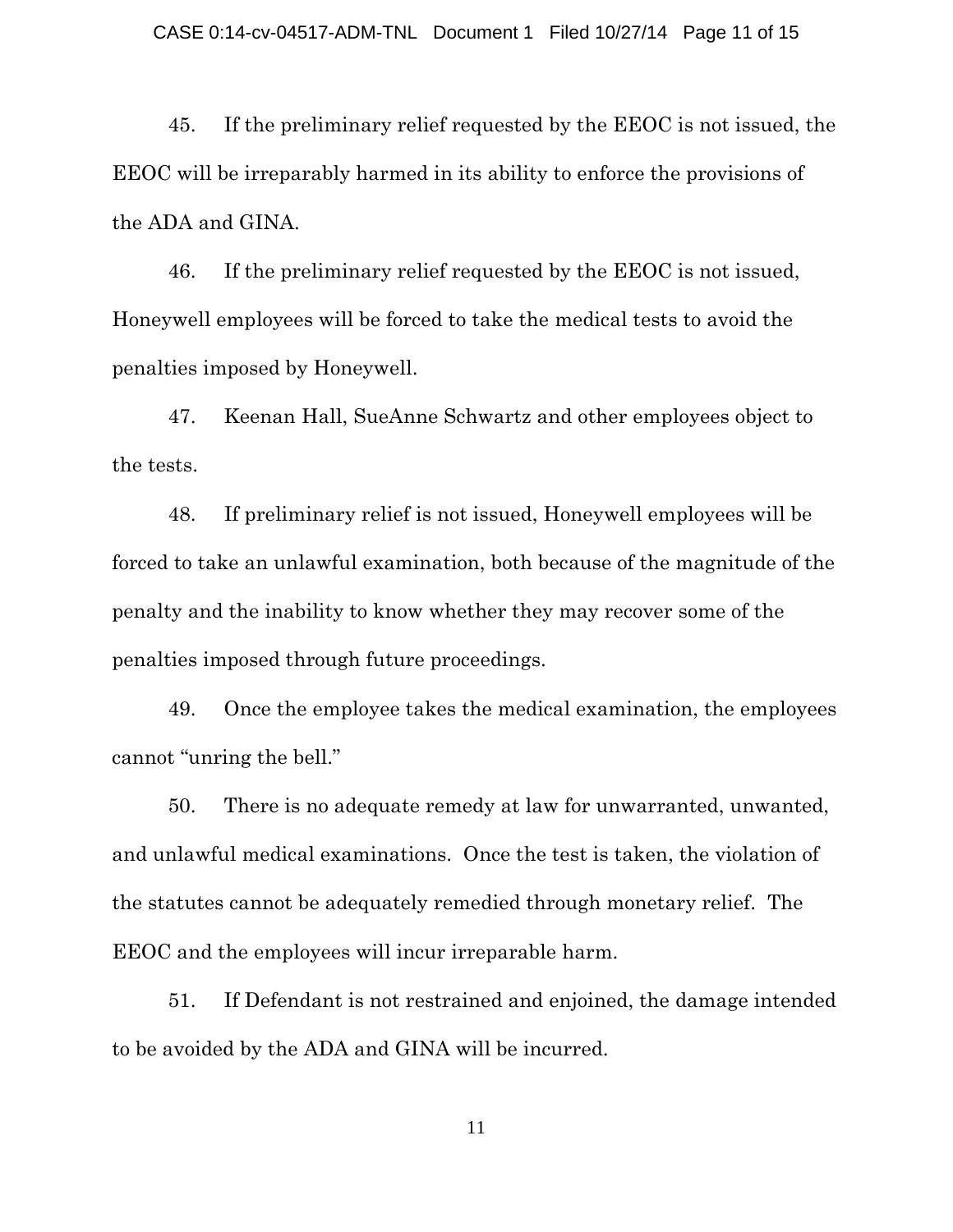52. Defendant Honeywell will not be injured by the issuance of a TRO or preliminary injunction.

53. The issuance of the preliminary relief is in the public's interest.

# **PRAYER FOR RELIEF**

Wherefore, the EEOC respectfully requests that this Court:

- A. Issue a Temporary Restraining Order until this matter can be heard more fully that:
	- 1. Requires Honeywell, Inc., to contact all employees to advise them that, until further notice, Honeywell will not seek to impose any penalty or cost upon them if they decline to go through Honeywell's biometric testing;
	- 2. Enjoins Honeywell, Inc., from imposing any penalty or cost upon any employee who declines to participate in Honeywell's biometric testing;
	- 3. Enjoins Honeywell, Inc., from reducing any contribution to a health savings account, or imposing any surcharge on an employee, because the employee declined to undergo biometric testing; and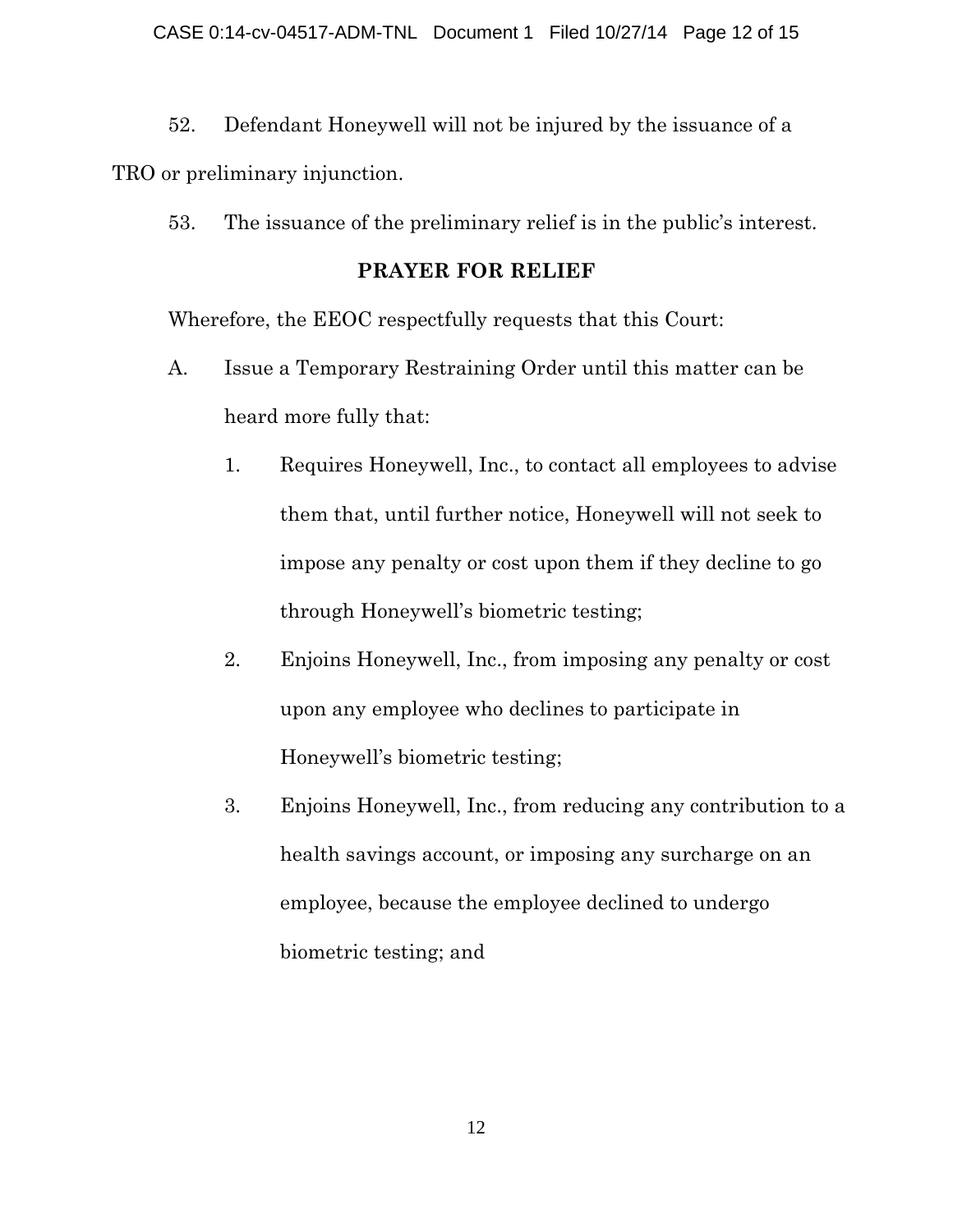- 4. Enjoins Honeywell, Inc., from imposing any penalty or cost upon an employee because the employee's spouse has not participated in biometric testing.
- B. Upon consideration of the evidence and arguments of counsel, enter a Preliminary Injunction, to continue until final disposition of the charge of discrimination before the EEOC, that:
	- 1. Requires Honeywell to contact all employees to advise them that Honeywell will not seek to impose any penalty or cost upon them if they decline to go through Honeywell's biometric testing;
	- 2. Enjoins Honeywell, Inc., from imposing any penalty or cost upon any employee who declines to participate in Honeywell's biometric testing;
	- 3. Enjoins Honeywell, Inc., from reducing any contribution to a health savings account, or imposing any surcharge on an employee, because the employee declined to undergo biometric testing; and
	- 4. Enjoins Honeywell, Inc., from imposing any penalty or cost upon an employee because the employee's spouse has not participated in biometric testing.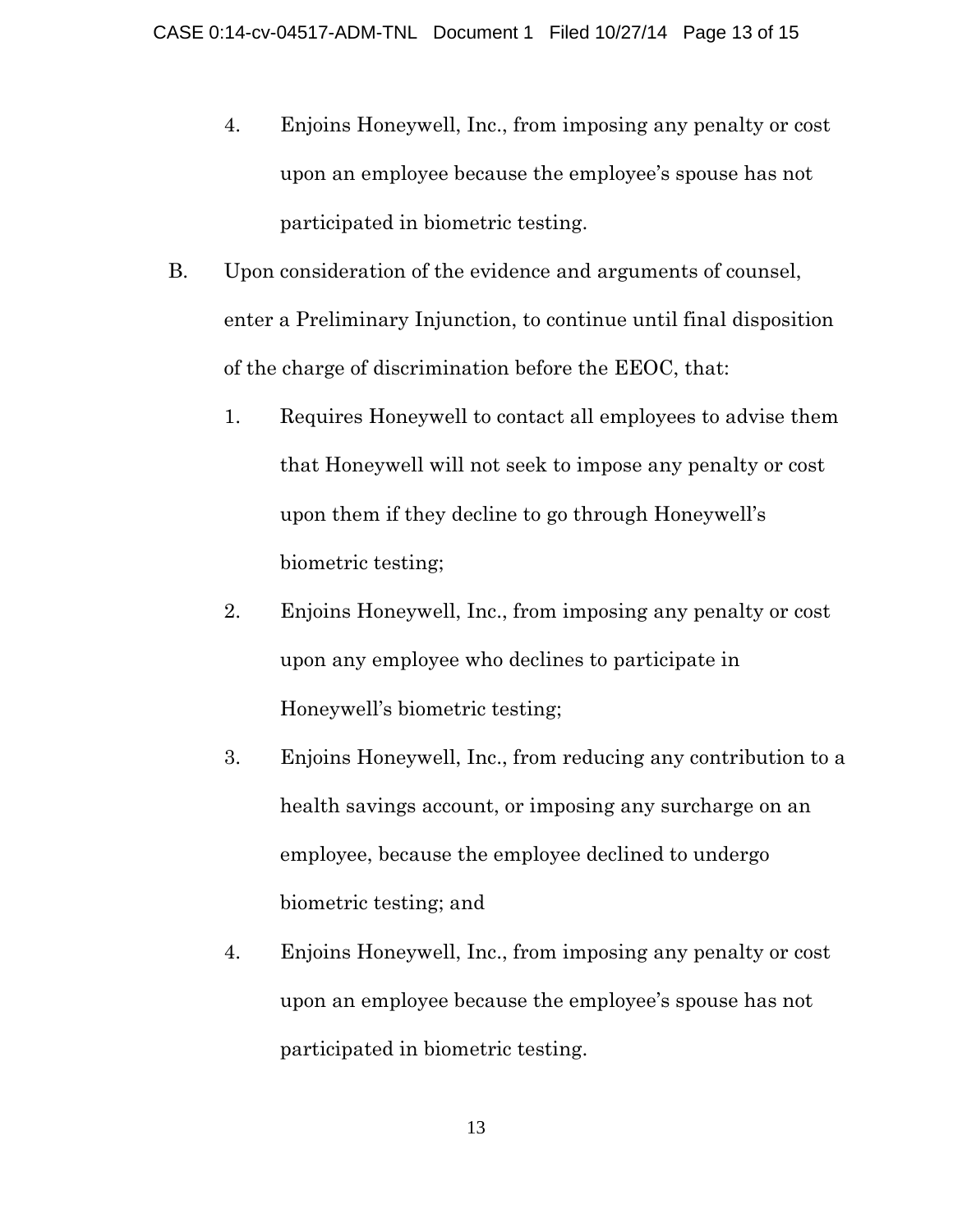C. Award the EEOC its costs in this action.

EQUAL EMPLOYMENT OPPORTUNITY COMMISSION

P. DAVID LOPEZ General Counsel

JAMES LEE Deputy General Counsel

GWENDOLYN YOUNG REAMS Associate General Counsel

131 M Street, N.E. 5th Floor Washington, D.C. 20507

s/ John C. Hendrickson John C. Hendrickson Regional Attorney

s/ Jean P. Kamp Jean P. Kamp Associate Regional Attorney

Chicago District Office 500 West Madison Street, Suite 2000 Chicago, Illinois 60661 Telephone: (312) 869-8116 Facsimile: (312) 869-8124 [jean.kamp@eeoc.gov](mailto:jean.kamp@eeoc.gov)